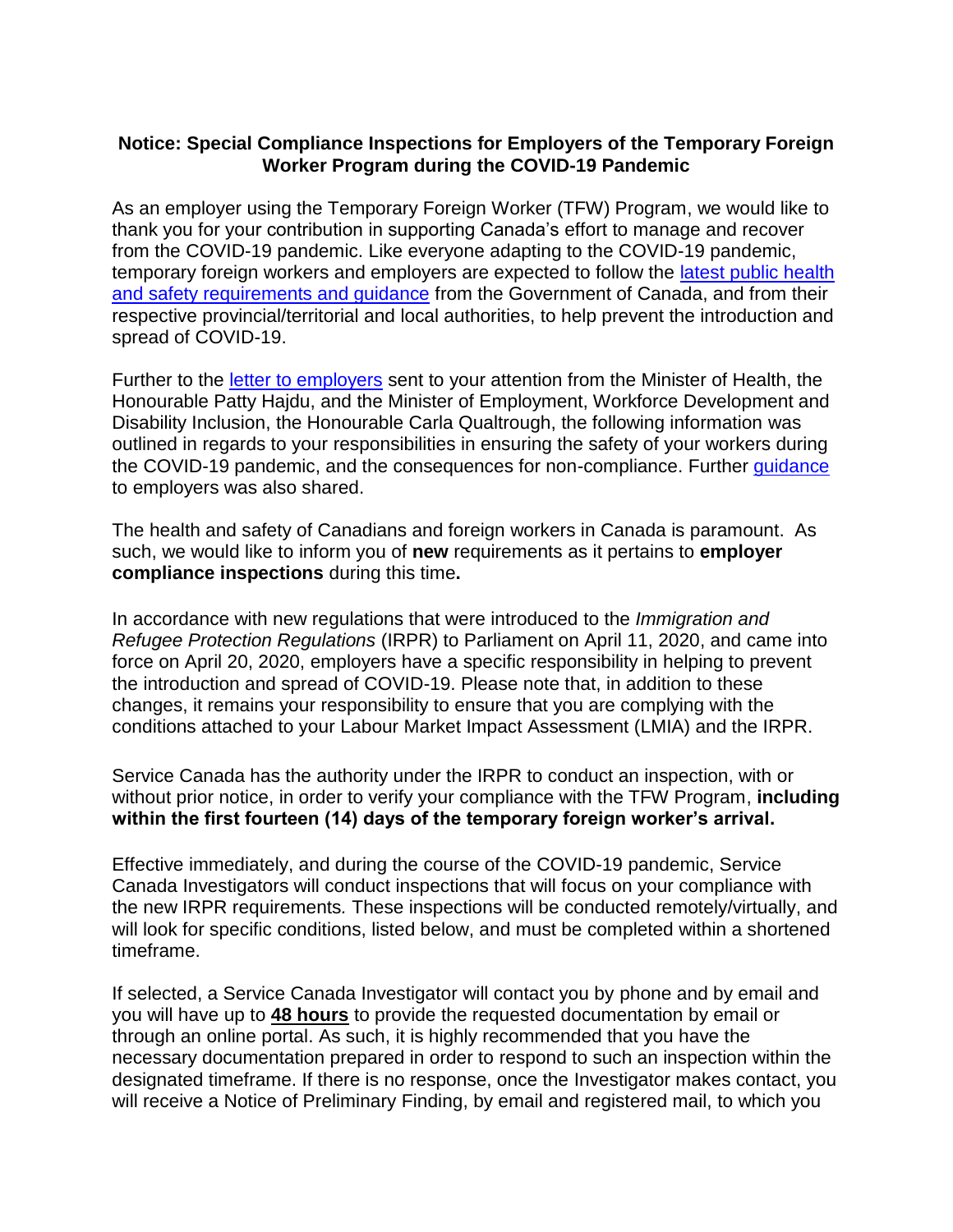must respond to within five (5) days. If your response is not received, we will move to the process to apply penalties.

## **Employer Responsibilities**

**1. You must immediately inform Service Canada when your employee (s) arrive at your work location** by sending an email message to: [ESDC.ISB.QUARANTINE-QUARANTAINE.DGSI.EDSC@servicecanada.gc.ca](mailto:ESDC.ISB.QUARANTINE-QUARANTAINE.DGSI.EDSC@servicecanada.gc.ca?subject=TFW%20Arrival%20to%20[Business%20Name])

In the email message please include:

- **Subject:** TFW arrival to (name of Business)
- **Body:** Date and time of arrival of employee(s) to your work location, and their names.
- Contact information for the TFW(s), if available.
- Your contact information including mailing address. If applicable, please include a secondary contact information.
- **2. During the worker's initial 14-day quarantine or isolation period, you must ensure that:**
	- You do not do anything to prevent the worker's compliance with orders or regulations under the *Quarantine Act/Emergencies Act*;
	- Workers are paid wages, at least 30 hours per week, based on the hourly wage indicated on their LMIA/offer of employment, starting on the day they arrive.

If you provide accommodations, you must also ensure that:

- Workers are isolated separately from other workers who are not isolating or under quarantine;
- Accommodation for workers in quarantine at the same time, must enable the workers to remain at least 2 metres away from others;
- Cleaning products for the purpose of cleaning and disinfecting the accommodations regularly are provided to workers who are in isolation or quarantine; and
- Workers are able to comply with provincial / territorial public health orders under the *Quarantine Act/Emergencies Act.*

# **3. At any time, throughout the period of employment, you must ensure that:**

- Private accommodations, that includes their own bedroom and bathroom, is provided to a worker who develops any signs of symptoms of COVID-19; and
- You do not do anything to prevent the worker's compliance with a provincial/territorial law that regulates public health response to COVID-19.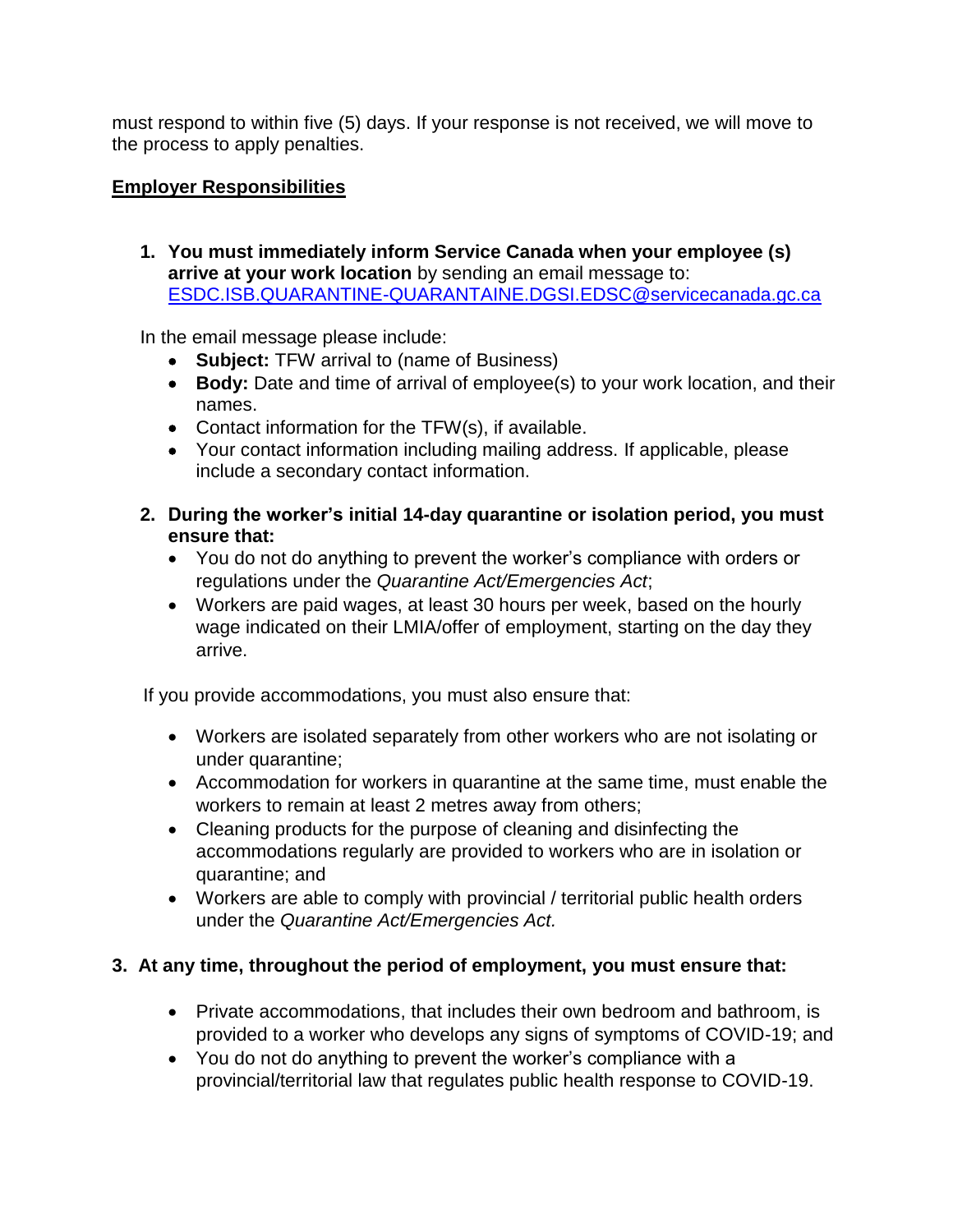**4. During an inspection** you must co-operate with requests by investigators to conduct the inspection in a timely manner; and provide relevant documents for examination.

All Service Canada employer inspections during the COVID-19 pandemic will be conducted virtually/remotely. When requested, information must be submitted electronically.

## **You will be asked to provide one or more of the following:**

- Proof of wages paid (i.e. pay stubs);
- Photos of accommodations respecting social distancing space if more than one worker is in quarantine at the same time (i.e. sleeping quarters with beds 2 metres apart using tape measure, dining areas with chairs 2 metres apart using tape measure, and kitchen and washroom facilities);
- Photos of private isolation space if it is deemed necessary for the worker to be in separate accommodations; and
- Proof of adequate supply of sanitation products for the worker to use (paper towels, household cleaning and disinfecting products, dish soap, laundry soap, sanitizers, etc.).

During the course of the inspection, you may be asked for a virtual tour of the accommodations and/or facilities to verify these requirements. Some workers will be contacted for interviews conducted by phone or video conference.

## **Sending documents**

Any information containing **personal information**, such as Social Insurance Numbers, banking information, or medical information, **must be redacted**, prior to sending to the Investigator. This does not include names or contact information.

You will be able to email these documents directly to the Service Canada Investigator during the investigation. You will also have the option to upload these documents through your **[LMIA Online](https://tfwp-jb.lmia.esdc.gc.ca/employer/)** account. Once uploaded, and to ensure your documents are received in a timely manner, please inform the Investigator by responding directly to the Investigator's email address.

More information about how to set up an LMIA Online account can be found on the [Service Canada website.](https://www.canada.ca/en/employment-social-development/corporate/notices/labour-market-impact-assessment-apply-online.html)

## **Penalties for non-compliance**